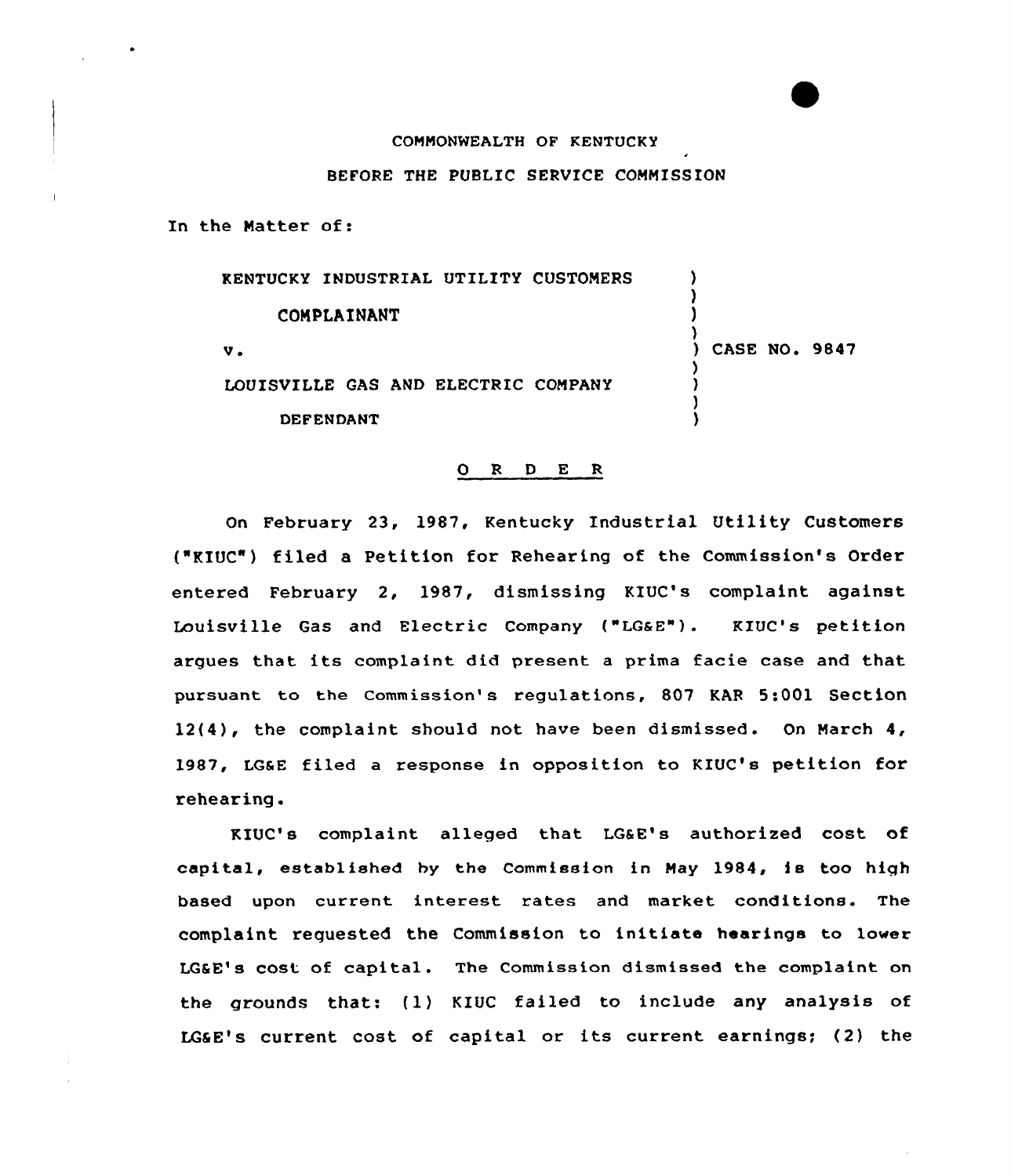Commission continually monitors LGaE's earnings by reviewing its monthly financial reports on file with the Commission as public record, and this monitoring will continue.

KIUC's petition argues that the recitation in its complaint that interest rates have decreased since LQaE's last rate proceeding establishes a prima facie complaint case. KIUC cites as support a New York Public Service Commission Order issued February 10, 1987, initiating a review of rates of Consolidated Edison Company of New York, Inc. While the New York Public Service Commission did initiate such a rate investigation citing the reduction in interest rates over the past few years, the New York Commission's Order states that an analysis of current earnings was performed and the results for 1986 and projections for 1987 are set forth. This is precisely the analysis that KIUC failed to include in its complaint and was not included in its petition for rehearing. As the Commission stated in its Order dismissing the complaint, this analysis must be presented to constitute a prima facie complaint.

KIUC's petition further argues that the Commission has denied KIUC due process under its regulations by not returning the complaint to KIUC with instructions that it be amended. The Commission finds no merit in this argument. The Commission's regulation, 807 KAR 5s001 Section 12(4), does not mandate that the Commission allow an insufficient complaint to be amended in lieu of being dismissed. The Commission's order entered February 2, 1987, dismissed KIUC's complaint without prejudice. Consequently,

 $\mathbf{2}$